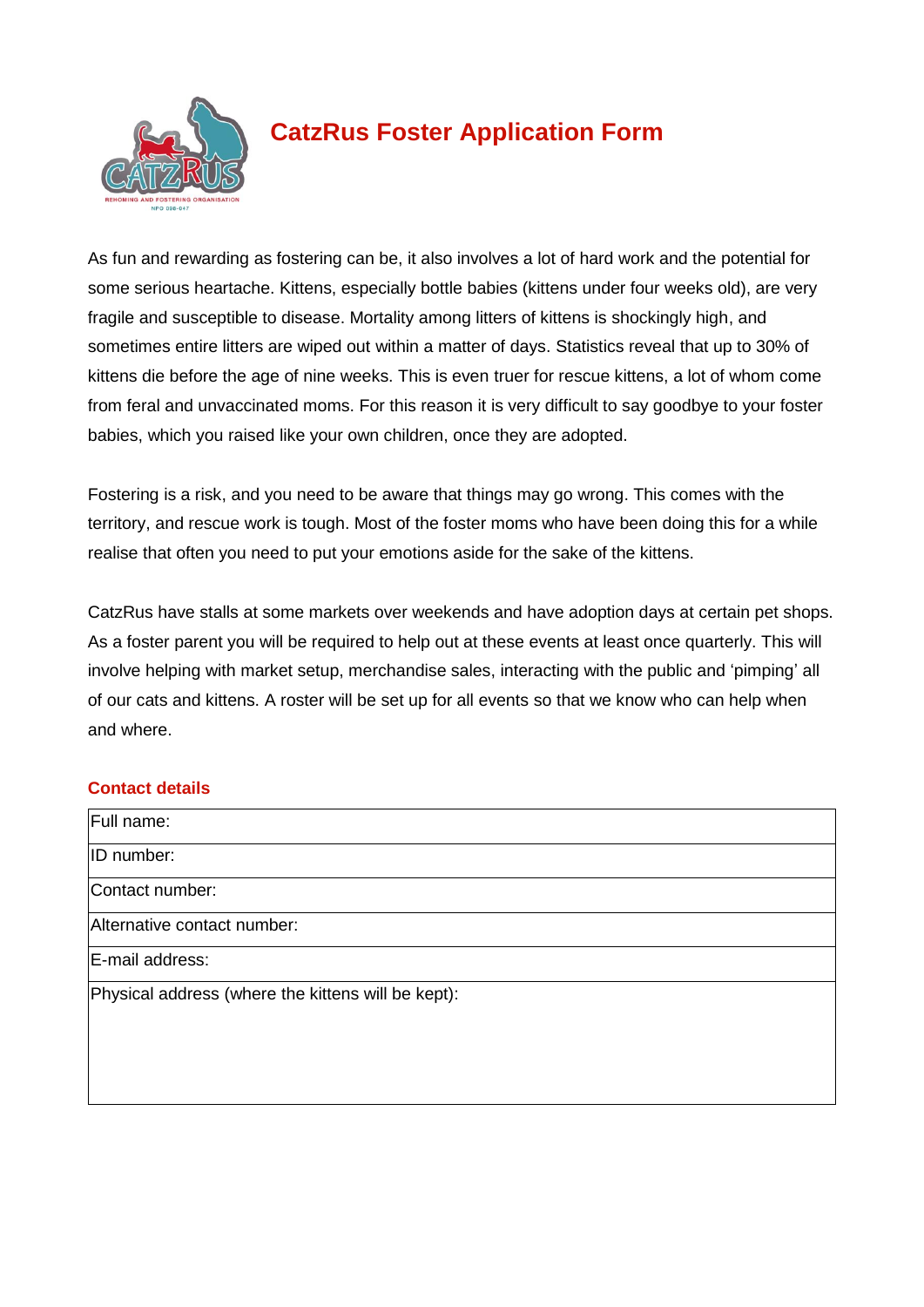### **Fostering experience**

Why do you want to be a foster parent? What age kittens will you be comfortable with fostering: Bottle babies (New born ±0–4 weeks) Weaning/weaned kittens (±4–7 weeks) Older kittens (7–13 weeks) Mommy and babies Will you be the primary caregiver to the foster kittens?  $|Y_{\text{res}}|$   $|Y_{\text{es}}|$  |No Do you have a fulltime job?  $\vert$  Yes  $\vert$  No  $\vert$  Yes  $\vert$  No  $\vert$  Yes  $\vert$  No  $\vert$  Yes  $\vert$  No  $\vert$  Yes  $\vert$  No  $\vert$  Yes  $\vert$  No  $\vert$  Yes  $\vert$  No  $\vert$  Yes  $\vert$  No  $\vert$  Yes  $\vert$  No  $\vert$  Yes  $\vert$  No  $\vert$  Yes  $\vert$  No  $\vert$  Y If yes, who will be taking care of foster kittens when you are at work? Do you have any experience in fostering kittens? The Most Control of the Vest No Do you have any experience in medicating kittens? The Most Changes are the Vest No Do you have any experience in bottle feeding kittens?  $|Y_{\text{es}}|$   $|Y_{\text{es}}|$  | No

#### **Other pets**

| Do you have other pets?                 | Yes | <b>No</b> |  |
|-----------------------------------------|-----|-----------|--|
|                                         |     | Number    |  |
| Cats                                    |     |           |  |
| Dogs                                    |     |           |  |
| Other (specify)                         |     |           |  |
|                                         |     |           |  |
|                                         |     |           |  |
|                                         |     |           |  |
| Do any of your pets have health issues? | Yes | <b>No</b> |  |
| Specify:                                |     |           |  |
|                                         |     |           |  |
|                                         |     |           |  |
|                                         |     |           |  |
|                                         |     |           |  |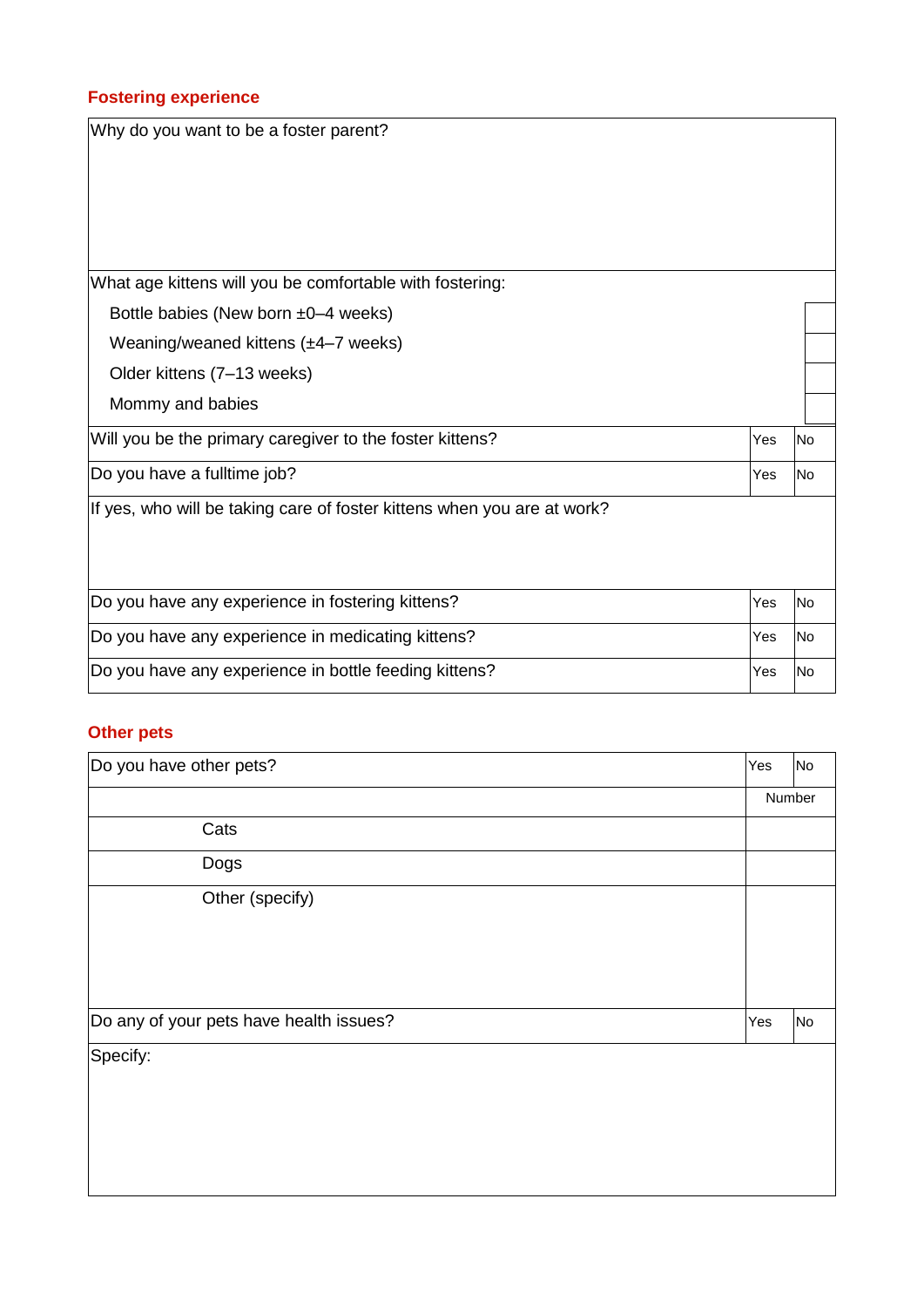| Are their vaccinations up to date?                                        | Yes | No |  |
|---------------------------------------------------------------------------|-----|----|--|
| Have you had any cat-related diseases in your home? (FIV, Leukaemia, FIP, | Yes | No |  |
| Panleukopenia, ringworm, ear mites, snuffles etc.)                        |     |    |  |
| Please give details and dates                                             |     |    |  |
|                                                                           |     |    |  |
|                                                                           |     |    |  |
|                                                                           |     |    |  |

#### **Home environment**

| Do you have children?                                                                                                                                          | Yes | lNo       |
|----------------------------------------------------------------------------------------------------------------------------------------------------------------|-----|-----------|
| Ages?                                                                                                                                                          |     |           |
| Do you have a comfortable room/space where foster kittens can be kept separate from<br>household pets and children?                                            | Yes | No        |
| Do you have permission from your landlord/house owner/housemates/spouse/partner<br>to keep foster kittens on the premises for an unspecified duration of time? | Yes | lNo.      |
| Do you have reliable transport?                                                                                                                                | Yes | No.       |
| Can you handle stressful situations (kittens getting sick/dying)                                                                                               | Yes | lNo.      |
| Do you understand that you will work with people (shelter staff, potential adopters, etc.)<br>too?                                                             |     | lNo.      |
| Do you have the support of the people who share your living space with you?                                                                                    | Yes | <b>No</b> |
| Will you be able to help out at markets and adoption days at least once a quarter?                                                                             | Yes | No        |

## **Spouse/partner/housemate/parent indemnity**

It is very important that you have the support of any significant people in your life and that they understand and respect the emotional and financial impact that fostering will have on your entire household. Fostering is time consuming, thus it is important that significant people in your life understand that you will spend a lot of your time on your foster kittens.

I understand that foster kittens require a lot of care, time, love, attention and medical care and that there are a lot of emotions involved in taking care of foster kittens. I thus confirm that I will not hold CatzRus responsible for the emotional state of and time spent by my spouse/partner/housemate/ parent/child in caring for foster kittens.

Name:

Signature:

Date: